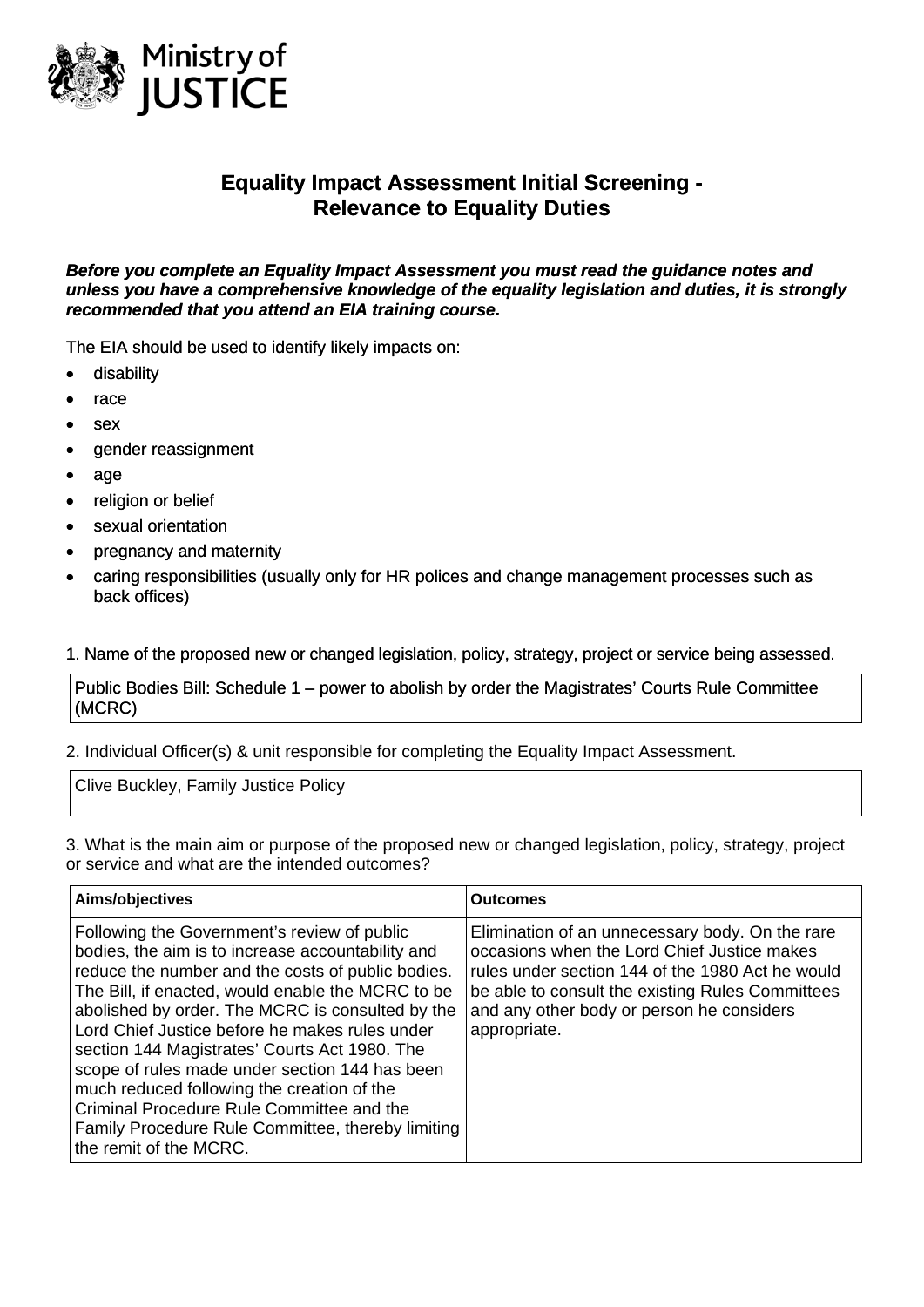4. What existing sources of information will you use to help you identify the likely equality impacts on different groups of people?

*(For example statistics, survey results, complaints analysis, consultation documents, customer feedback, existing briefings, submissions or business reports, comparative policies from external sources and other Government Departments).* 

The proposals will not impact upon the rules themselves or on those whom the rules affect (rules of court apply equally to all court users). The only change will be in the bodies consulted by the Lord Chief Justice before he makes such rules and no likely equality impact has therefore been identified. The Criminal Procedure Rule Committee and Family Procedure Rule Committee (which have pursuant to sections 68 to 81 of the Courts Act 2003 assumed the principal responsibility for rules in relation to proceedings in magistrates' courts) include members who are able to provide expert comment on any rule changes proposed under the Magistrates' Courts Act 1980; and the Lord Chief Justice will not be restricted as to the bodies or persons who may be consulted. The expertise available to the Lord Chief Justice will therefore not be weakened by this change.

5. Are there gaps in information that make it difficult or impossible to form an opinion on how your proposals might affect different groups of people? If so what are the gaps in the information and how and when do you plan to collect additional information?

*Note this information will help you to identify potential equality stakeholders and specific issues that affect them - essential information if you are planning to consult as you can raise specific issues with particular groups as part of the consultation process. EIAs often pause at this stage while additional information is obtained.*

It is not thought that there are any gaps in information.

6. Having analysed the initial and additional sources of information including feedback from consultation, is there any evidence that the proposed changes will have a **positive impact** on any of these different groups of people and/or promote equality of opportunity?

Please provide details of which benefits from the positive impacts and the evidence and analysis used to identify them.

No – the impact is neutral.

7. Is there any feedback or evidence that additional work could be done to promote equality of opportunity?

If the answer is yes, please provide details of whether or not you plan to undertake this work. If not, please say why.

No

8. Is there any evidence that proposed changes will have **an adverse equality impact** on any of these different groups of people?

Please provide details of who the proposals affect, what the adverse impacts are and the evidence and analysis used to identify them.

No. Feedback from consultation does not reveal any equality impact concerns.